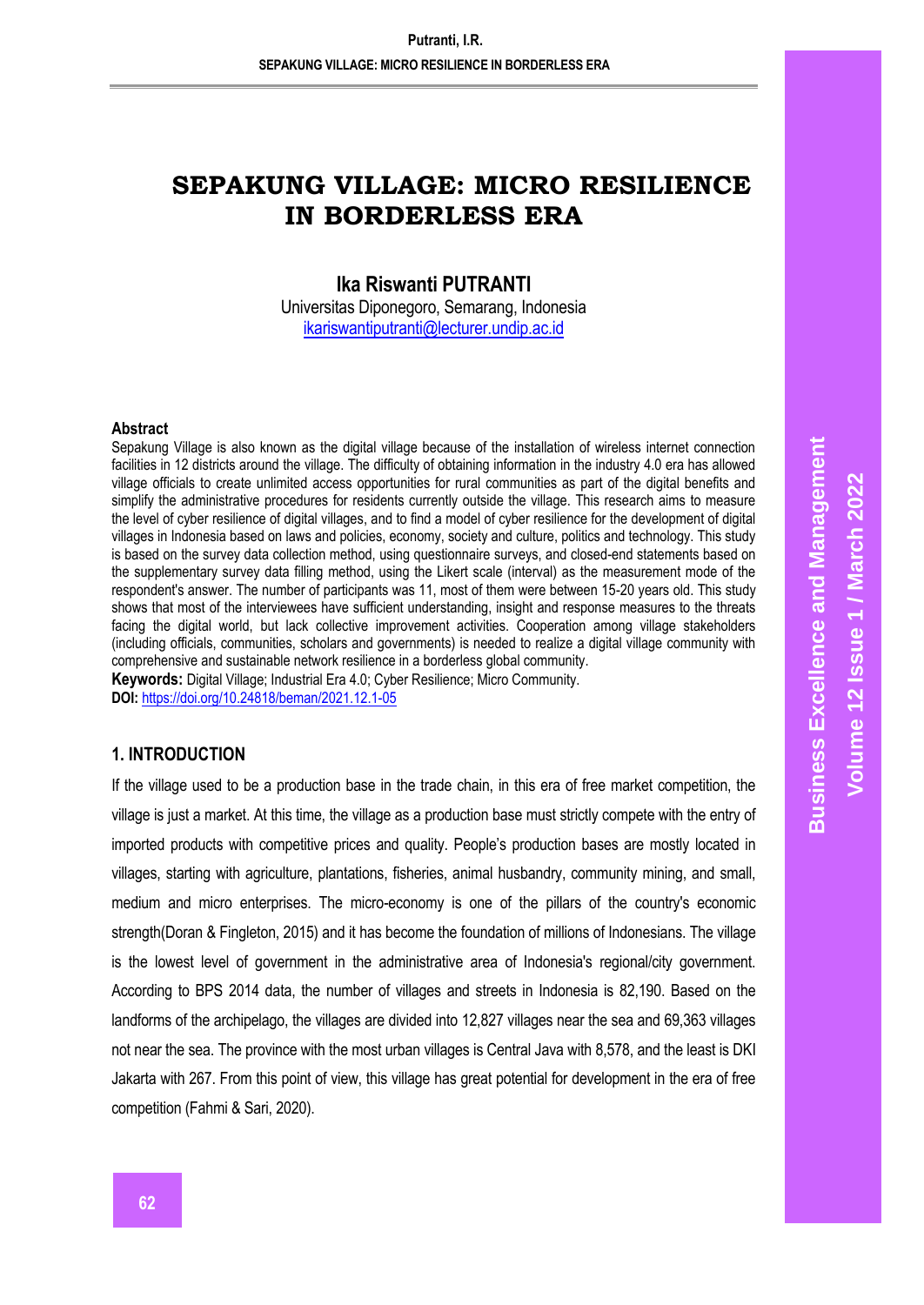## **Putranti, I.R. SEPAKUNG VILLAGE: MICRO RESILIENCE IN BORDERLESS ERA**

Central Java is one of the provinces with the largest number of villages in Indonesia. In January 2018, Ganjar Pranowo, Governor of Central Java Province, unveiled the Sepakung Village in Banyubiru District, Semarang County. Previously, Sepakung Village was a village with poor cellular network conditions. Because of its location in a mountainous area, cellular operators were reluctant to build towers in the area. Therefore, it is difficult for residents to obtain information. Based on these conditions, the Sepakung village government of Banyubiru District, Semarang County launched the Digital Village Project with Wi-Fi internet connection facilities being installed in 12 small villages in Sepakung Village ("Provider Selular Enggan Bangun Tower, Sepakung Justru Gagas Desa Digital - Pemerintah Provinsi Jawa Tengah," 2018). In the era of Industry 4.0, the residents/communities of Sepakung village encountered difficulties in obtaining information, which caused residents and local village managers to take the initiative to establish independent communication lines by establishing Wi-Fi networks throughout the village. The concept advocated by the Sepakung village agency is to create opportunities for rural communities to enter unrestrictedly as part of the benefits of digitalization, and to promote the villagers currently dispersed outside the city as students and workers in the private sector and the digital economy (Slamet et al., 2016).

The era of the Internet of Things encourages changes in the daily life of rural communities. One of the positive aspects is to overcome isolation and establish communication and information networks for the community to encourage government, social, economic, and cultural activities (CISCO, 2016). On the other hand, certain impacts must be managed so they will not cause harm to the village community. One of them is the effect of digital e-commerce, which can be accessed by various groups through smart phone devices, and its functions and convenience have increased consumption in rural communities. As for the production department, it must be observed that the production department is still based on traditional and high-cost technologies, which are often unattractive and begin to be abandoned, turning to a production department based on innovation and digitization. For example, farmers on the slopes of Merbabu build a digital service based business for the sale of organic vegetables produced by their farm (Rasyid, 2020).

Currently, in the digital age, villages and their communities are facing rapid technological progress and the wave of digitization. This global change requires villages to transform and adapt (Boyes, Isbell, & Watson, 2016). Some previous studies have shown that the transformation and digitization of rural areas have improved life satisfaction and happiness, especially for those directly involved in production, they have the opportunity to use the development of knowledge and technology, and use their skills to make a living in the village's strategy (Conklin, Shoemaker, & Kohnke, 2017). The need of network resilience for public service systems and infrastructure (smart cities) is consistent because it involves the availability of important public services that are accessible to the public. Being prepared for anything, being able to quickly adapt to change and survive and being able to quickly recover from damage, because when dealing with the rapidly changing development situation of the online world, security alone is not enough. Resilience is the ability of families, communities and countries absorb and recover from shocks, while

**Volume 12 Issue 1 / March 2022**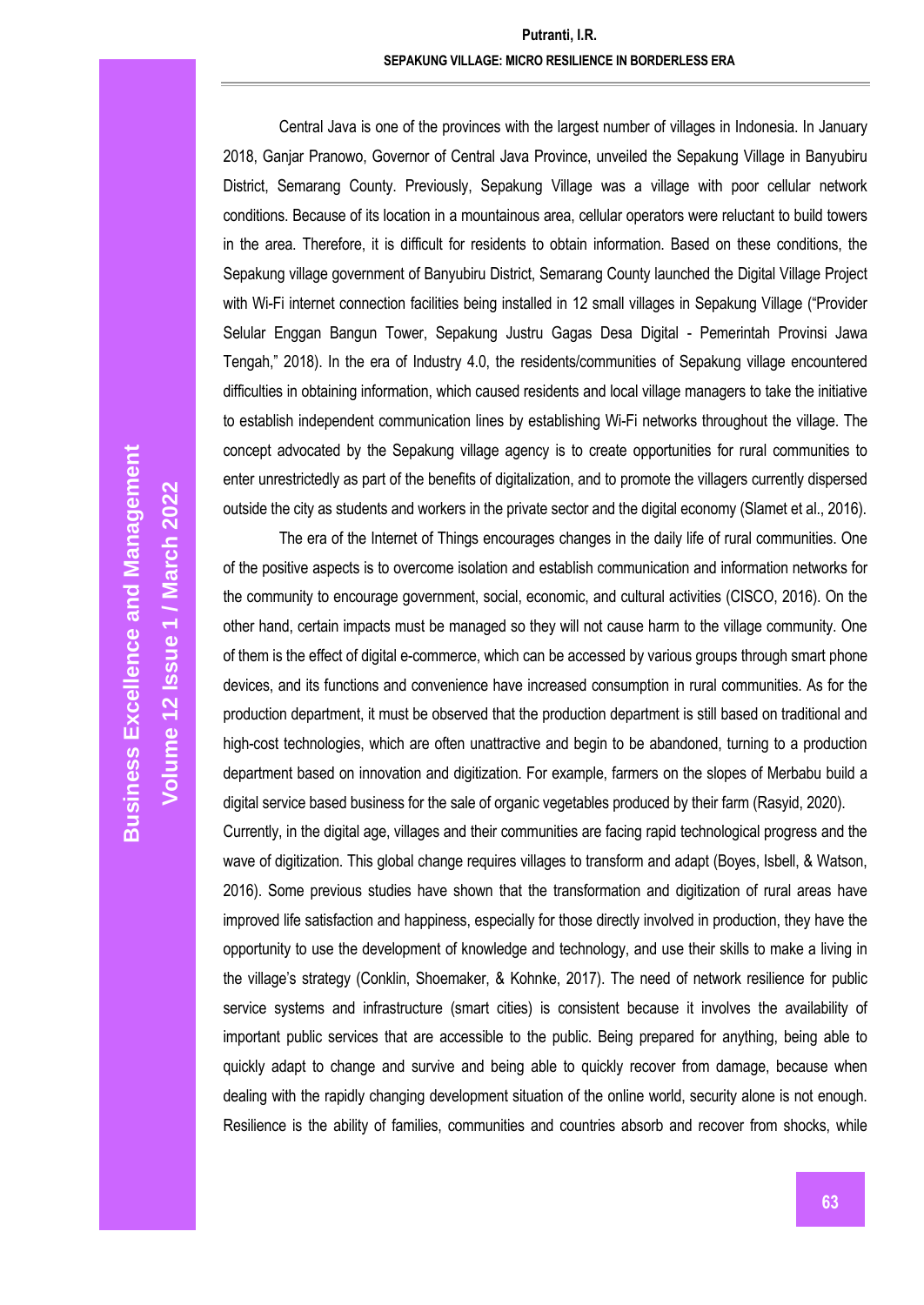actively adjusting and transforming their structures and methods to cope with long-term pressures, changes and uncertainties (Manoby et al., 2021).

The concept of resilience is associated with the village which has the ability of rural areas to adapt to the external environment that changes in a way to maintain a satisfactory standard of living (Heijman, Hagelaar, & Heide, 2007). The perspective of rural resilience refers to the ability of the village to cope due to the economic, ecological and cultural vulnerability. Therefore, network security alone is not enough to overcome the increasing, proliferating, complex and inevitable network attacks. Therefore, cyber resilience is needed to have the ability to face continuous attacks. Resilience enables the government to continue to provide services to the community, business world, the industry to continue operations, and people to continue to carry out daily activities while resisting or responding to cyberattacks that occur at any time (Ran & Qi, 2018). Cyber security does not only contain ideas about cyberattack defense and prevention but also emphasizes actions to respond quickly and survive in times of crisis. Considering the urgency of the above issues, Indonesia's digital village development requires a network resilience model.

### **2. LITERATURE REVIEW**

#### **2.1. Digital Village Legal Framework**

The 2004 Decree No. 32 of the regional government defines the village as a legal community unit, which has the right to regulate and manage the interests of the local community according to the local ancestry and customs recognized by the national government system as District/Urban area. The law arrangement also shows that the village, as a unit of a common law community, has the right to regulate and manage the interests of its community and has the opportunity to fulfill its potential. This is the spirit widely promoted by Law No. 1, Document No. 32 of 2004, the spirit of organization and management in accordance with local conditions in various regions. In order to strengthen the village, the government subsequently issued the Minister of the Interior`s Regulation No. 30 of 2006 about the procedures of delegating district/city government affairs to the village. The regulations explain that 31 (thirty-one) district (city) government affairs can be delegated to the village, including: agriculture and food security, forestry and plantation affairs, education and culture, public works, information and communication fields, and the field of village community empowerment.

Therefore, in further development, the digital village project was born in several regions of Indonesia, and its foundation can be traced back to the 1945 Constitution, especially Article 28C Paragraph (1) and Article 28F. Article 28C paragraph (1) stipulates that everyone has the right to develop himself by satisfying his basic needs, to be educated and to benefit from science, technology, art and culture in order to improve the quality of life and benefit the people. Article 28F of the 1945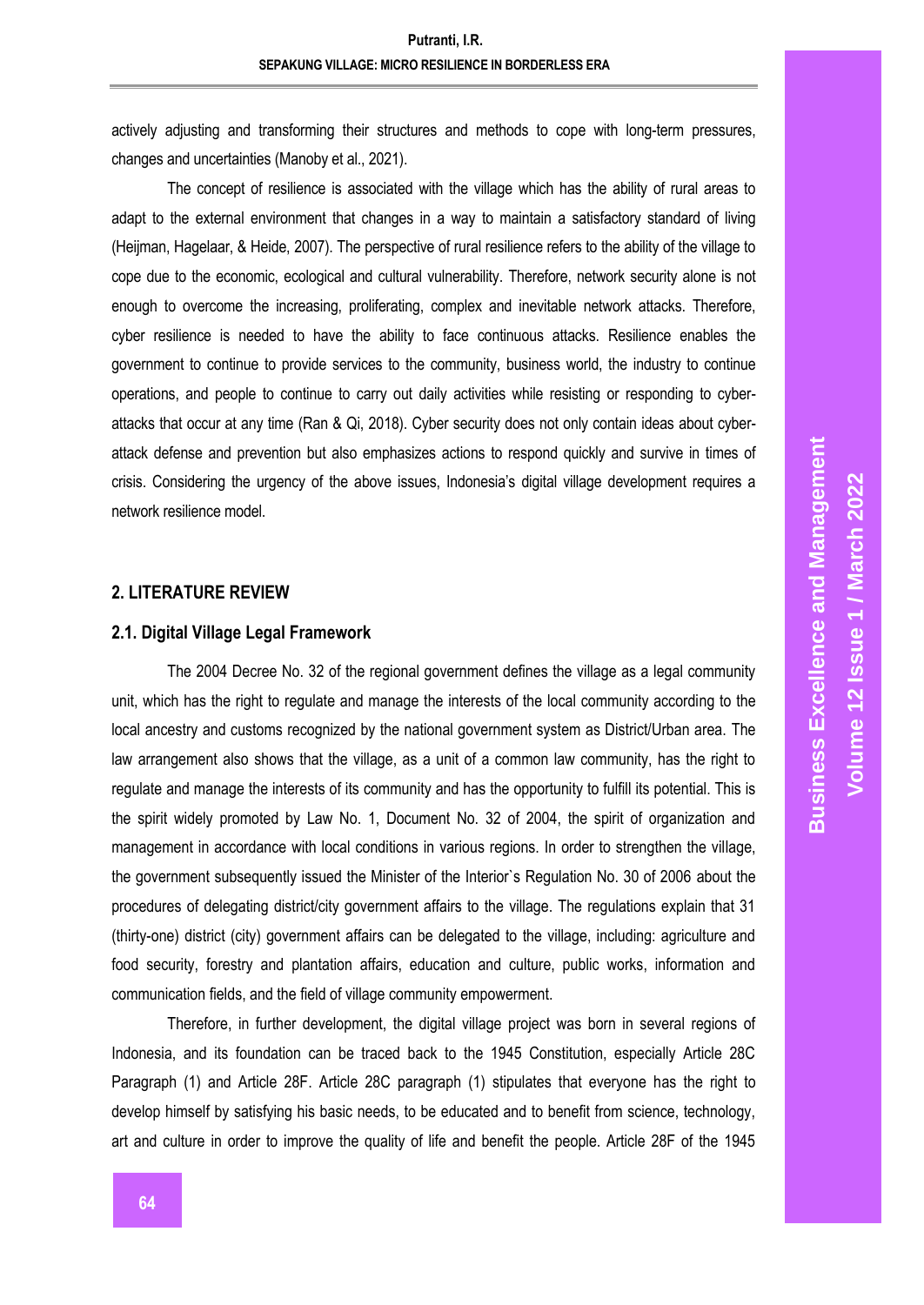# **Putranti, I.R. SEPAKUNG VILLAGE: MICRO RESILIENCE IN BORDERLESS ERA**

Constitution stipulates that everyone has the right to communicate and obtain information for the development of their personal and social environment, and to use all possible channels to seek, obtain, possess, store, process and transmit information. Decree No.12 of 2011 about the formulation of laws and regulations and the Presidential Regulation No. 1 of 2007 on the approval, legislative and dissemination of laws also indicate the need for an Internet-based information system. Then there is the Presidential Decree No. 20/2006 on the National Information and Communication Technology Commission to also support this need.

In addition, Presidential Directive No. 3 of 2003 on the national policy and strategy for the development of e-government also clearly stipulates the government's obligation to disseminate information through the use of information technology networks. Even if matters in the information and communication fields are stipulated as one of the matters that can be submitted to the village in the Minister of the Interior`s Regulation No. 30 of 2006, this indirectly provides a legal basis and an opportunity to make the digital village plan happen. The provisions of Article 7 of "Public Information Disclosure" No. 14 of 2008 can also be understood as another legal basis closely related to the implementation of the Digital Village Program. In essence, Article 7 requires public institutions, such as legislative, administrative, and judicial institutions, to provide and/or publish public information within their jurisdiction to public information applicants in addition to information excluded in accordance with regulations and public agency, using electronic and non-electronic facilities or media.

### **2.2 Village Digitization and Cyber Resilience**

The development of the digital village that is promoted by the government stands with the slogan "Make Indonesia 4.0". The slogan achieves inclusive and sustainable digital development by covering various fields so that "no one is left behind." The slogan was also supported by the development of Indonesia's cyber security strategy (Agarwal, Dhingra, & Gryseels, 2018). The digital village concept is a derivative of the smart city concept and is currently widely used in many cities in Indonesia, and Semarang is one of them. Why is a cyber-security strategy important? Because the concept of digitalization in public services has entered the field of infrastructure and it must be protected from various threats (Young, 2019). If the communication and information infrastructure (critical infrastructure) that enters the public service does not work properly, it will damage the community, lead to chaos in public services, and even provide social, economic, political and other massive chaos (Ormrod & Turnbull, 2018). Therefore, according to the National Network and Encryption Agency (BSSN), information and communication technologies are used in social, economic, legal, organizational, health, education, cultural, government, security, national defense etc. in proportion to the high utilization of information and communication technology and the risks and threats of abuse of information and communication technology are becoming higher and more complex. The strategic goal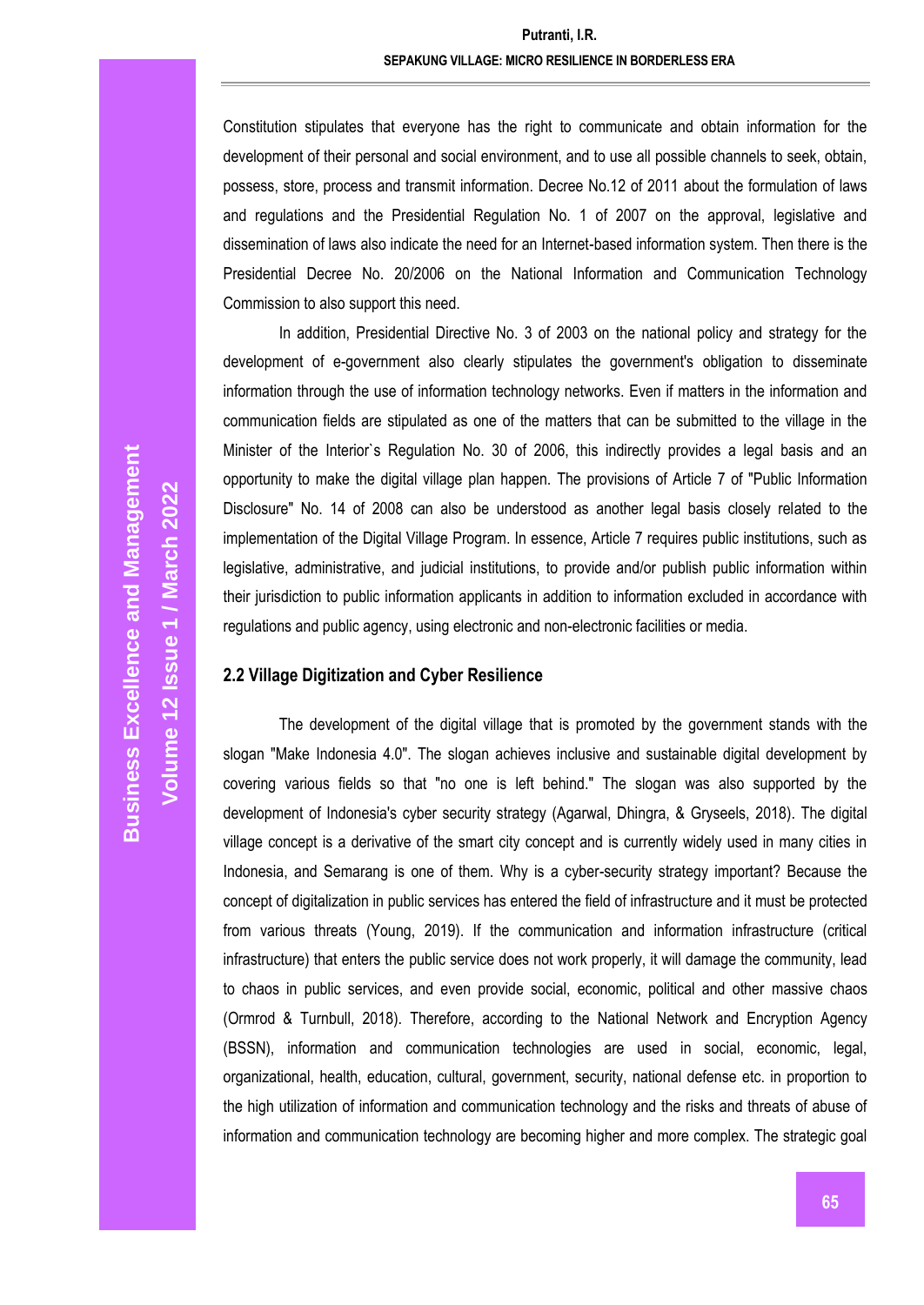of Indonesia's cyber security strategy is to achieve cyber resilience, public service security, cyber law enforcement, cyber security culture and cyber security in the digital economy (Chotimah, Iswardhana, & Pratiwi, 2019).

The development of cyber resilience in the digital sphere must be carried out immediately, because security alone is not enough to deal with cyber-attacks and cyber-crimes. The ability to survive, adapt, and evolve requires not only technological development, but also other developments. At present, there are still few or almost non-existent researches on cyber resilience in Indonesia. Research related to cyberspace is still focused on cyber-crime, cyber defense, cyber security, and e-commerce. There must be a difference between defense and cyber resilience, and both have two different and separate meanings. Research related to cyber defense is mainly used for military purposes. The scope of cyber defense is narrow, and only includes anticipation or response to the actions and protection of critical infrastructure of organizations, government entities, and other possible networks. The scope of cyber resilience is broader, that is actions to strengthen collective capabilities before attacks, detect upcoming attacks, respond to attacks, reduce the impact of attacks, track the source of attacks, and quickly restore their functions, as well as attend to classes at the same time, given the circumstances and conditions of the attack that occurred. On the other hand, the scope of cyber resilience is broader than cyber defense, covering legal and policy aspects, economic aspects, social and cultural aspects, politics, international cooperation, good governance, management, and technology.

In addition, cyber resilience is one of the keys to overcoming the digital economy. It refers to various economic activities, including the use of digital information and knowledge as key elements of production, modern information networks as an important activity space, and effective use of information and communication technology (ICT) as an important driving force for productivity, growth and optimizing the economic structure. In this context, the concept of digital economy has become more common, marked by the existence of modern information networks and the use of ICT. In addition, one of the OECD teams in 2016, the digital economy cannot do without talking about technology and its very wide-ranging impact, not just talking about e-commerce, but covering all fields (Skapars et al., 2017). The digital economy is a combination of multiple technologies, namely general technology (GPT) and various economic and social activities that people carry out through the Internet and related technologies. This includes physical infrastructure based on digital technologies (broadband lines, routers), devices for access (Google, Salesforce), and powerful applications (Internet of Things, data analysis, and cloud computing).

#### **3. RESEARCH METHODS**

This article uses qualitative analysis to test and collect data in the elastic phase of use. The resilience stage is divided into 4 stages: a) identification; b) safety; c) response; d) recovery; e)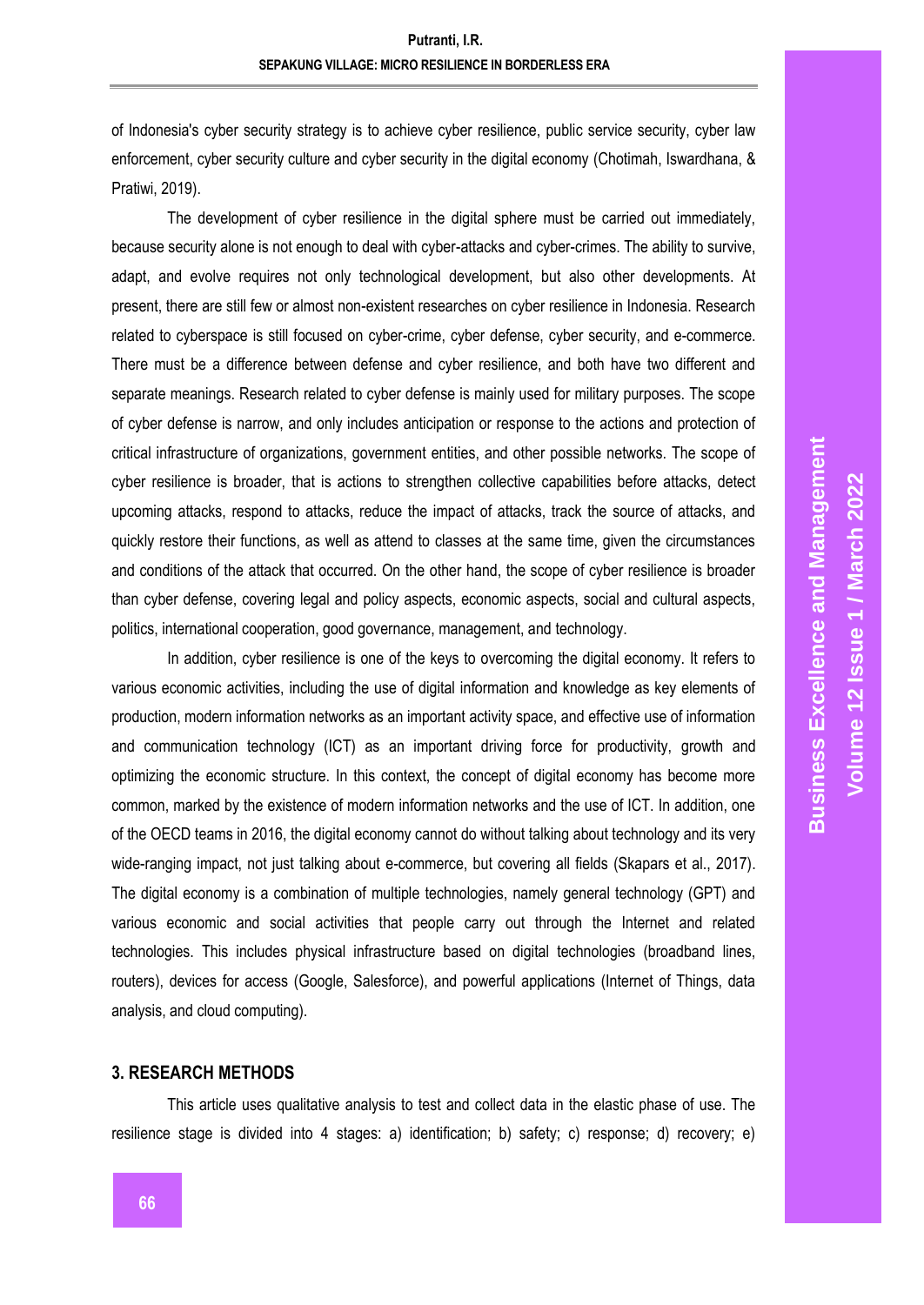adaptation (see Figure 1) (Firth, Ayoub, & Nayaz, 2017). Each stage has an express statement about the use of digital utilities on a daily and economic basis. Twenty statements are based on survey data collection methods using questionnaires, and closed statements are based on supplementary survey data filling methods.



**FIGURE 1***.* **CYBER RESILIENCE PHASE**

## **4. FINDINGS AND RESULTS**

The study found 11 interviewees, of which 3 female and 9 male leaders were located in Sepakung Village, with a high Internet usage rate. These people are chosen because they are all village cadres, who provide convenience for the villagers to deal with digital and Internet usage. Therefore, the research results become valid and can represent the actual situation of Sepakung Digital Village in terms of network resilience.

The first stage is identification. In the identification stage, the 5 statements reflected the respondents' activities of using equipment and using the Internet in the daily activities of Sepakung Village. The majority of respondents indicated that they often use digital devices that support daily activities (30%). A total of 42% of respondents said that they provide first-class security for their digital devices. In digital or Internet activities, 37% of respondents said they always use it for various activities, such as mobile banking, online shopping and other activities. The majority of respondents in Digital Sepakung Village's digital developments are always concerned about these developments (46%) and 27% of respondents understand that there are threats in the online world. Therefore, it can be concluded that in the identification stage, although most interviewees use and utilize their digital devices for daily activities, few people still know that there are threats to the online world.

In the security phase, there are 5 statements addressed to interviewees. The majority of respondents stated that they rarely use antivirus software or double passwords on their digital devices (50%). When making the password, the interviewee said that the password is a combination of passwords that is easy to remember. This can also be seen in the statement, which is the ability to detect attacks in the digital world, such as viruses or malware. The majority of respondents stated that they rarely recognize digital attacks or network threads (55%). Regarding the digital security participation of Sepakung Village, the majority of respondents indicated that they participated in security activities (55%). In terms of vigilance against the use of digital activities, a part of respondents stated that they have been vigilant (28%).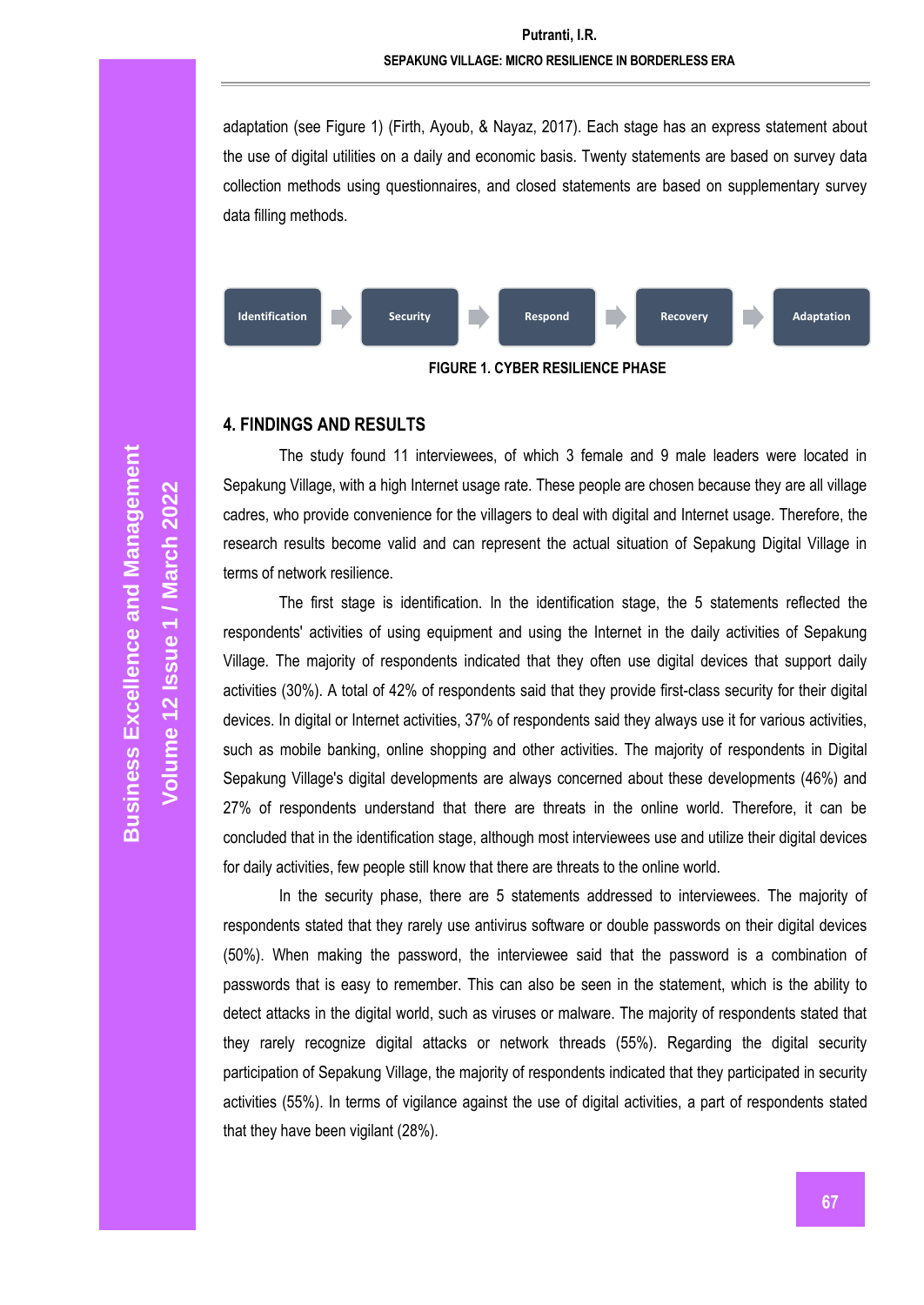In the response stage, the statement takes the form of the responder's simulated response. In the statements about the ability of respondents to use antivirus software or their resources to deal with digital attacks, an almost half of the respondents said they can overcome this (46%). Although the interviewees in the statement knew what to do when they encountered cyber threats such as phishing or spam, most people said they know (55%). In dealing with third parties (other than the respondent) to respond to cyber threats, an almost half of respondents said that they rarely ask for help from others (46%).

During the recovery phase, the interviewees had two statements in which they could overcome the problems found in their digital devices. The first statement is about the ability to reset a digital device without the help of others. A part of respondents stated that they can reset their digital devices (37%). However, they also did not hesitate to ask others for help (37%) when dealing with the restoration of digital devices, and they always sought help from others (27%).

In the adaptation phase, the interviewees are at a stage where they can be said to have become accustomed to or adapted to other digital threats and network threads. This is also related to how the interviewees overcome these problems. There are 4 statements describing the situation in the adaptation phase. The first statement is a situation where the interviewee always keeps track of software updates on the technical side, such as regularly updating their digital devices or tracking the development of existing digital devices. This is done because the digital world or the Internet has new things all the time, so do the various network threads that continue to evolve with the digital development itself. Most of the interviewees stated that they are always concerned about digital development or software updates (50%). The second statement is about the "self-improvement" or selfdevelopment of digital devices or other things related to the digital world. Respondents' responses indicate that they rarely do "self-improvement" or "social improvement" (50%). This shows that although most interviewees have "unlimited knowledge windows", they still lack the use of the digital world or the Internet itself. Most users only struggle on the device and will not improvise outside of the digital device, such as various knowledge about the online world.

Among the statements that indicated that respondents are capable of detecting cyber-attacks or threats that are the same or similar to previous incidents, the majority of respondents agree that they are able to "self-identify" (55%). The fourth statement is about distributing information to the surrounding community or a group of interviewees (if they experience or are currently experiencing digital attacks or cyber threats). A part of respondents stated that they rarely provide information to surrounding communities about digital threats and how to overcome them (37%).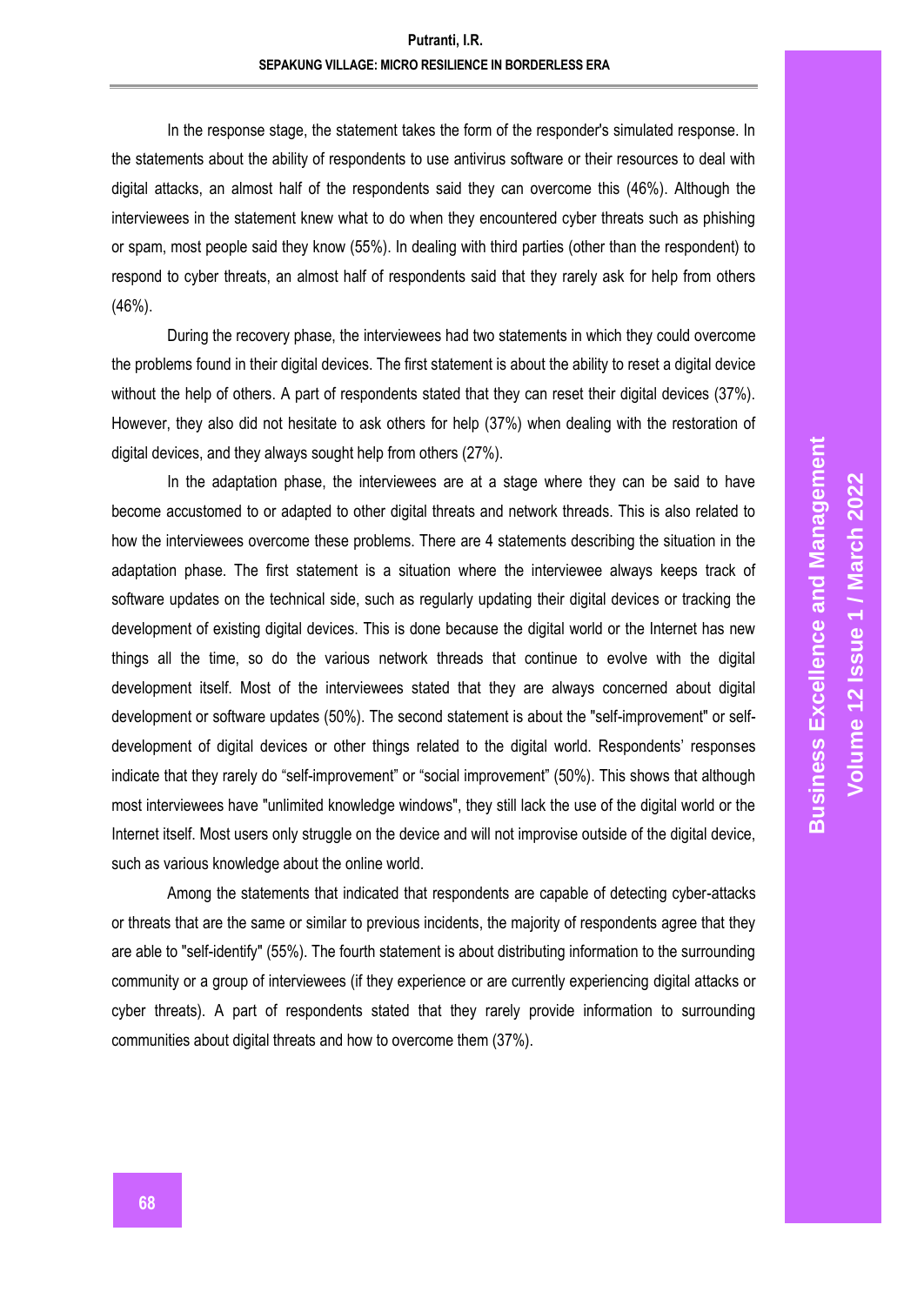# **Putranti, I.R. SEPAKUNG VILLAGE: MICRO RESILIENCE IN BORDERLESS ERA**



**FIGURE 2***.* **SEPAKUNG VILLAGE MOBILE APPLICATION** Source: Google PlayStore

Regardless of the survey questions, the concept of digital village advocated by the village machine is not only the digital product of Sepakung Village, but also the simplification of administrative procedures. It is also a free and paid WIFI network. The concept of the digital administrative process is to create a special application (See Figure 2) for Sepakung Village (available through the Google play store), which includes the following:

- a.Check Family Members: to view your family member's information if there is a missing family member
- b.Administration Letters: to view information on your letter application process, to make an application for a business permission letter/ certificate and etc.

#### **5. DISCUSSION**

From the qualitative method, several findings were noted to form a conclusion. First, this study points out that digital literacy also grows with the growth of villagers' curiosity to increase their insight and knowledge, especially in exploring the village's potential, managing, developing, and optimizing commercialization opportunities. This can be reflected in the highly responsive phase of security updates and application improvements to match modern development.

Secondly, Sepakung mobile application shows that the village government and the villagers increasingly believe that the digital technology in the village will further promote administrative management, village administration, improve service quality, develop the village and seize potential marketing opportunities in the village. Later, this change will also affect citizens' growing awareness of maintaining, managing, and professionally protecting the rural environment. The digital village is a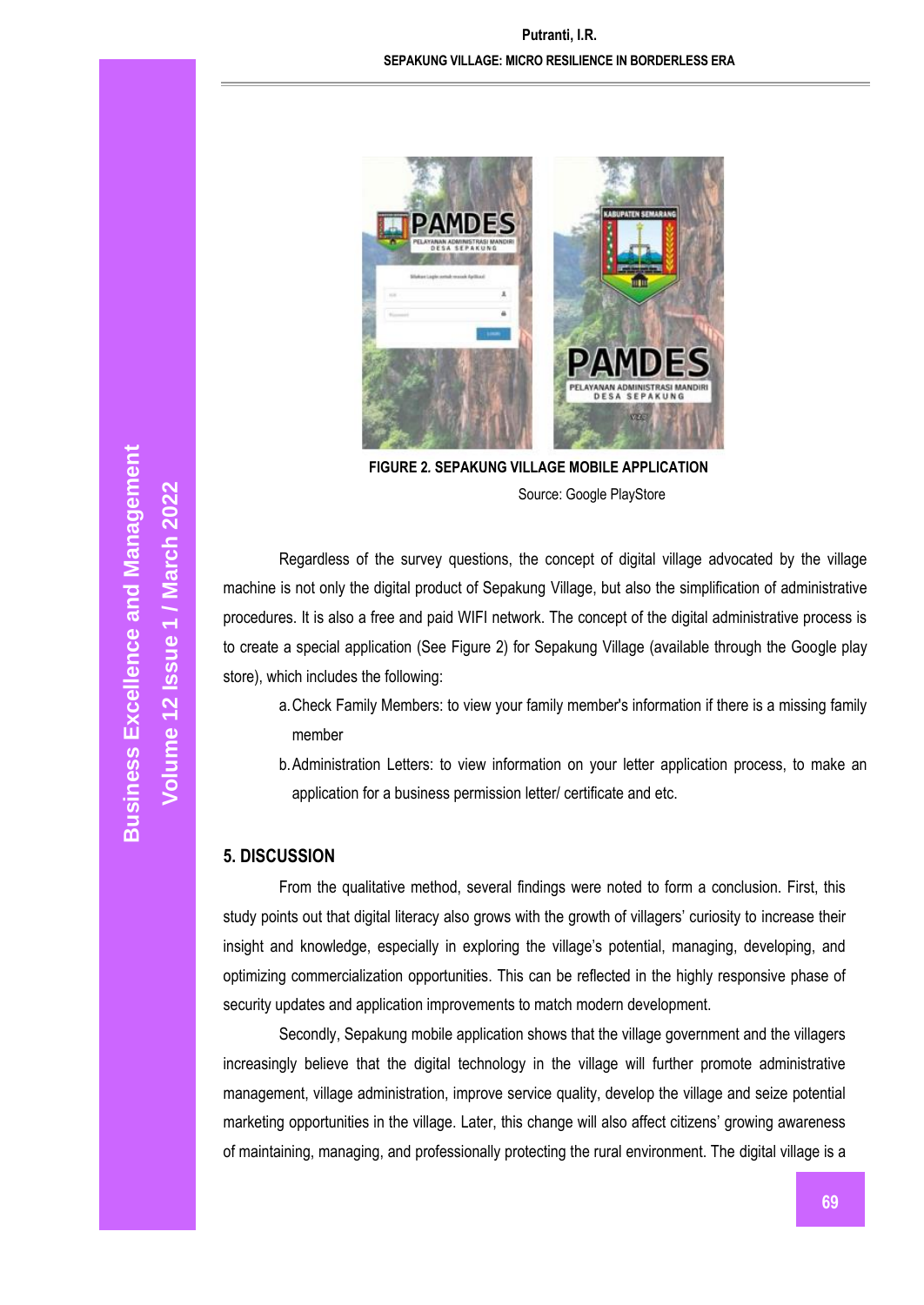place for cooperation between the village government, village residents and village stakeholders. Indirectly, digital villages have become an inherent power in rural areas, which can create dynamic sustainability and improve the village's ability to adapt to independent villages.

 Furthermore, resilience as the organizational capability means can sense, resists, and react to disruptive events, adapting and reshaping operations in environments where there are either foreseeable or unforeseeable risks. Collective resilience in Sepakung Village needs to develop, as technological change is so rapid and that's becoming more challenging to predict the risk in the digital space. This will affect not only the stakeholders or the people in Sepakung, but also the business within ecosystem itself.

#### **6. CONCLUSION**

Based on the findings and results of this research, it can be observed that from the identification stage, security stage, response stage, and recovery to adaptation; the majority of the interviewees in Sepakung Village have good knowledge, insight and ability to respond to the threats facing the digital world. From the perspective of each stage of network resilience, compared with collective community development or collective resilience, most respondents have quite good selfresilience. However, the threats of the digital world, whether it is digital equipment or the Internet, not only partially attack individuals, but also attack collective cyber threats. The main goal is to target the entire defense, power, and security systems. The key question is how the organization can achieve sustainable and resilient operations in the network ecosystem. They must decide whether and how to achieve business results in an ecosystem where it cannot be assumed that individuals will survive in the digital world.

At the level of "collective resilience", survey data shows that most interviewees have not carried out collective import activities in society, especially when it comes to the scope of the digital village community. Therefore, the next step that the Sepakung village government must take is to provide a collective awareness of cyber threats, identification, countermeasures, and how to adapt to these attacks and threats. Surely, this cannot be achieved only by some village officials, and the overall cooperation of society, government, and academia is needed to make a digital village community with comprehensive and sustainable network flexibility in a borderless global society. The government can help by ensuring education policies to promote the supply of cyber specialists and make sure that all stakeholders are together in building cyber resilience.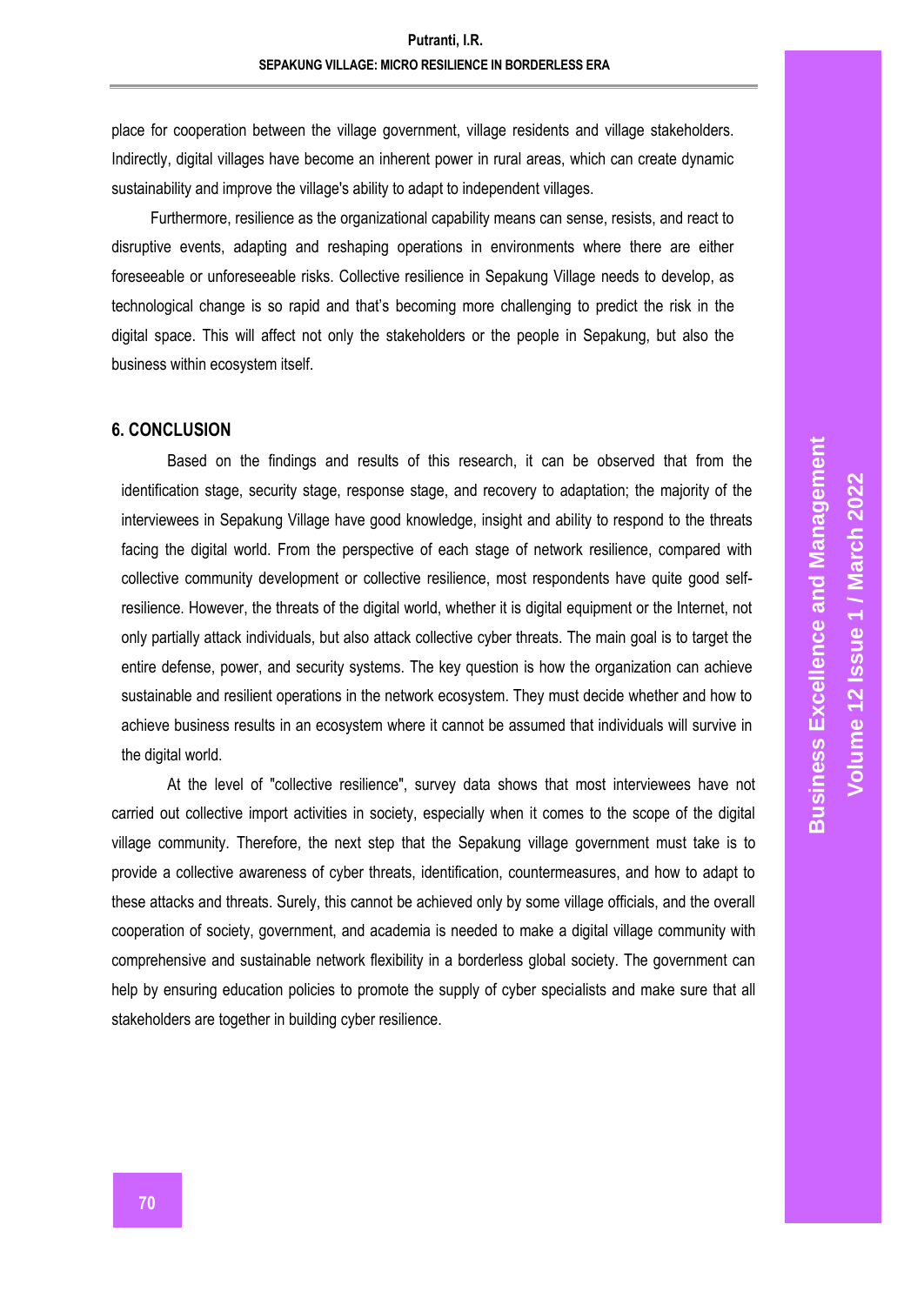# **REFERENCES**

- Agarwal, V., Dhingra, A., & Gryseels, M. (2018). *INDONESIA OFFICE Cybersecurity and digital resilience: Seven practices for companies in Indonesia A robust cybersecurity program requires much more than increasing spending on security risks-digital resilience must also be built into busi*. Retrieved from https://www.mckinsey.com/id/~/media/McKinsey/Featured Insights/Asia Pacific/Cybersecurity and digital resilience Seven practices for companies in Indonesia/Cybersecurity-and-digital-resilience-Seven-practices-for-companies-in-Indonesia.ashx
- Boyes, H., Isbell, R., & Watson, T. (2016). Critical Infrastructure in the Future City Developing Secure and Resilient Cyber–Physical Systems. *Lecture Notes in Computer Science (Including Subseries Lecture Notes in Artificial Intelligence and Lecture Notes in Bioinformatics)*, *8985*, 13–23. https://doi.org/10.1007/978-3-319-31664-2 2
- Chotimah, H. C., Iswardhana, M. R., & Pratiwi, T. S. (2019). Penerapan Military Confi dence Building Measures dalam Menjaga Ketahanan Nasional Indonesia di Ruang Siber. *Jurnal Ketahanan Nasional*, *25*(3), 331. https://doi.org/10.22146/jkn.50344
- CISCO. (2016). Cyber Resilience : Safeguarding the Digital Organization. Cisco Public.
- Conklin, W. A., Shoemaker, D., & Kohnke, A. (2017). *Cyber Resilience: Rethinking Cybersecurity Strategy to Build a Cyber Resilient Architecture*. Retrieved from https://search.proquest.com/docview/1897660614/fulltextPDF/C3F829DF8B56475DPQ/3?accoun tid=49069
- Doran, J., & Fingleton, B. (2015). Resilience from the micro perspective. *Cambridge Journal of Regions, Economy and Society*, *8*(2), 205–223. https://doi.org/10.1093/cjres/rsv004
- Fahmi, F. Z., & Sari, I. D. (2020). Rural transformation, digitalisation and subjective wellbeing: A case study from Indonesia. *Habitat International*, *98*, 102150. https://doi.org/10.1016/J.HABITATINT.2020.102150
- Firth, C. M., Ayoub, R., & Nayaz, M. (2017). *Cyber resilience in the digital age*.
- Heijman, W., Hagelaar, G., & Heide, M. van der. (2007). Rural Resilience As A New Development Concept. In D. Tomic & M. M. Sevarlic (Eds.), *European Association of Agricultural Economists (EAAE)* (Vol. 148, pp. 148–162). Serbia: Serbian Association of Agricultural Economists. https://doi.org/10.22004/ag.econ.162359
- Manoby, W. M., Afriyanni, A., Fitri, S. E., Pranasari, M. A., Setyaningsih, E., Rosidah, R., & Saksono, H. (2021). Digital Village: The Importance of Strengthening Village Resilience in the Digital Age. *Jurnal Bina Praja*, *13*, 53–63. https://doi.org/10.21787/jbp.13.2021.53-63
- Ormrod, D., & Turnbull, B. (2018). *Cyber Resilience as an Information Operations Action to Assure the Mission*. **Retrieved Example 2** *nd nd nd nd nd nd nd nd <i>nd***</del>** *<b>nd nd nd nd nd nd nd nd nd nd nd nd nd nd nd nd nd nd* https://search.proquest.com/docview/2077000320/fulltextPDF/C3F829DF8B56475DPQ/1?accoun tid=49069
- Provider Selular Enggan Bangun Tower, Sepakung Justru Gagas Desa Digital Pemerintah Provinsi Jawa Tengah. (2018, January 29). Retrieved September 15, 2021, from https://jatengprov.go.id/publik/provider-selular-enggan-bangun-tower-sepakung-justru-gagasdesa-digital/
- Ran, B., & Qi, H. (2018). Contingencies of Power Sharing in Collaborative Governance. *American Review of Public Administration*, *48*(8), 836–851. https://doi.org/10.1177/0275074017745355
- Rasyid, S. (2020, June 1). Petani Merbabu Ini Jualan Sayur Lewat Instagram, Omzet Ratusan Juta Rupiah per Bulan | merdeka.com. Retrieved September 15, 2021, from https://www.merdeka.com/jateng/petani-merbabu-ini-jualan-sayur-lewat-instagram-untung-

**Volume 12 Issue 1 / March 2022**